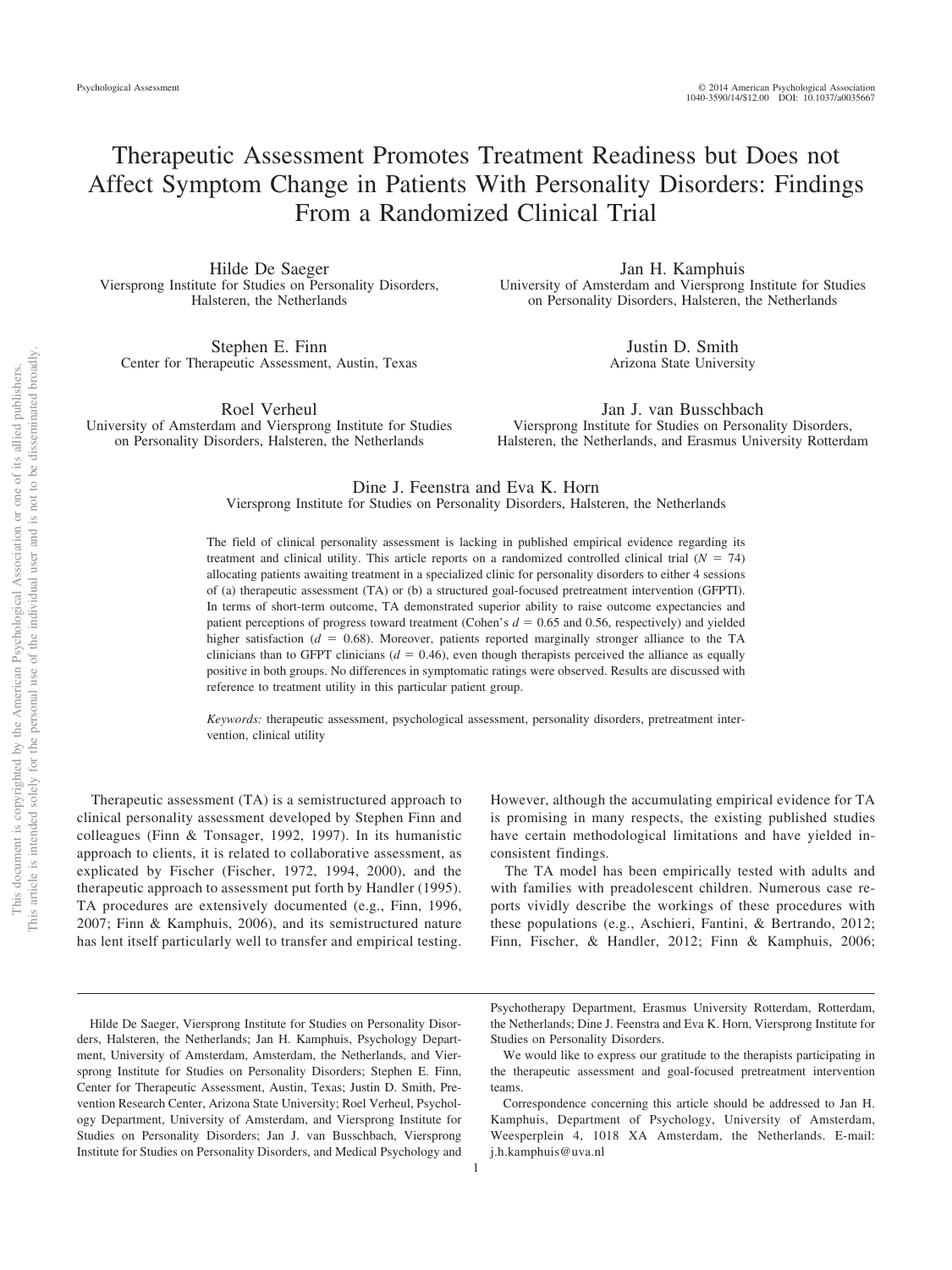Smith, Wolf, Handler, & Nash, 2009; Tharinger, Finn, Wilkinson, & Schaber, 2007). In regard to adults, two randomized controlled studies testify to the promising effects of the intervention in reducing symptomatic distress and increasing selfesteem in college students on the waitlist for services at university-based counseling centers (Finn & Tonsager, 1992; Newman & Greenway, 1997). Similarly, in a sample of patients in a university-based community clinic, Hilsenroth, Ackerman, and colleagues found that patients receiving TA demonstrated greater engagement and alliance with the assessor and a stronger therapeutic alliance with the therapist in subsequent psychotherapy, compared with psychological assessment as usual (Ackerman, Hilsenroth, Baity, & Blagys, 2000; Hilsenroth, Ackerman, Clemence, & Strassle, 2002; Hilsenroth, Peters, & Ackerman, 2004). It is noteworthy that the therapist and assessor were not the same person, indicating that the techniques practiced by TA providers to foster a therapeutic alliance model transfer to subsequent providers and might aid in treatment readiness and success. One weakness of the Hilsenroth studies is the lack of examination of patient outcomes such as symptomatology and functioning.

Recent studies also have provided promising, yet limited, evidence to suggest that a pretreatment TA has the potential to improve outcomes with specific psychiatric populations. Germane to the current study is a pilot trial of patients with borderline personality disorder who either received TA prior to manualassisted cognitive therapy (MACT) or MACT alone (Morey, Lowmaster, & Hopwood, 2010). Patients receiving the TA augmentation experienced greater reductions in affective instability and suicidal ideation, compared with patients who only received MACT, but they did not participate in more treatment sessions, as had been hypothesized. Further, the symptomatic improvements noted by the authors were trends and were from a sample of only seven patients who completed the intervention, which severely limits the conclusions that can be drawn from this study. Additionally, among women with eating disorders, participation in TA did not lead to greater symptomatic improvement, but as indexed by a measure of treatment readiness, women in the TA condition were more likely to have sought treatment during a 6-week follow-up period than women in the traditional assessment group (Peters, 2001).

Three recent single-subject experiments have examined the effectiveness of TA with adults with histories of trauma. Aschieri and Smith (2012) used a time-series design to track the effects of a four-session TA on a traumatized young woman with severe relationship difficulties. The authors demonstrated that there was a statistically significant decrease in the woman's symptoms and in her awareness of her affection for others. Similarly, Smith and George (2012) studied a 52-year-old woman recovering from 4 years of intense medical treatment for Stage IV cancer who also had a history of childhood physical and sexual abuse. Statistical analysis of daily measurements showed that participation in TA coincided with symptomatic improvements in multiple domains. These improvements were maintained during 4 months of biweekly psychotherapy after the completion of the TA. Finally, Tarocchi, Aschieri, Fantini, and Smith (2013) tracked the TA of a middle-aged woman with complex posttraumatic stress disorder and found that she showed statistically significant symptomatic improvement.

The TA model has also been tested with dysfunctional families and preadolescent children with clinically significant emotional and behavioral issues. Using an aggregate group design of 14 families, Tharinger et al. (2009) found significant improvements in family functioning and child symptomatology following participation in TA. Smith, Handler, and Nash (2010) similarly found significant reductions in preadolescent boys' oppositional behaviors and family distress after receiving TA. Using a multiplebaseline time-series design, Smith and colleagues were able to demonstrate that the gains experienced were sustained through a 2-month follow-up period.

Overall, these results suggest that TA can be effective in reducing distress, increasing self-esteem, fostering the therapeutic alliance, and, to a lesser extent, improving indicators of treatment readiness. On the other hand, symptomatic and functional improvement has yet to be definitively demonstrated with adults, and there is a clear need for long-term follow-up studies. In children, emerging evidence suggests that TA was associated with symptomatic improvement (Smith et al., 2010; Tharinger et al., 2009), but these studies suffer from small samples and nonrandomized designs. In the context of the larger body of literature, the findings of these studies of TA are consistent with the findings of a recent meta-analysis (original analysis: Poston & Hanson, 2010; reanalysis: Hanson & Poston, 2011), which showed a significant overall effect (Cohen's  $d = 0.40$ ) favoring the therapeutic effects of psychological assessment with individualized feedback procedures over comparison conditions, such as waitlist controls, assessment as usual, and other evidence-based active intervention. The authors concluded that when tests are used collaboratively and are accompanied by personalized, highly detailed feedback clients and subsequent treatment endeavors appear to benefit greatly.

Most empirical studies of TA in adult populations have been conducted on narrow versions or singular aspects of the method, such as (a) a clinical interview, (b) administration of a single assessment instrument (the Minnesota Multiphasic Personality Inventory–2, or MMPI–2; Butcher, Dahlstrom, Graham, Tellegen, & Kaemmer, 1989), and (c) individualized, collaborative feedback procedures (also referred to as Summary and Discussion sessions; Finn, 1996). Also, as illustrated in several of the published case analyses, the comprehensive TA model includes idiographic use of assessment instruments in so-called *assessment intervention sessions* and typically a multimethod assessment that may include performance-based testing (e.g., the Rorschach). For these and other reasons, the therapeutic effects of TA and related methods have been critically examined. In response to the Poston and Hanson (2010) meta-analysis, Lillienfeld, Garb, and Wood (2011) noted the need for rigorous research aimed at identifying the mechanisms of action in these models as well as to more confidently demonstrate that observed differences in self-esteem and symptomatic distress are not simply a "flash in the pan" phenomenon. Despite their critique, Lillienfeld et al. stated that "psychological assessment as a brief intervention comprises a promising class of techniques that merit additional investigation" (p. 1048), and they provided vital directions for future research.

TA has not yet been empirically tested in patients formally diagnosed with personality disorders (PDs) according to the criteria in the *Diagnostic and Statistical Manual of Mental Disorders* (4th ed., text rev.; American Psychiatric Association, 2000). How-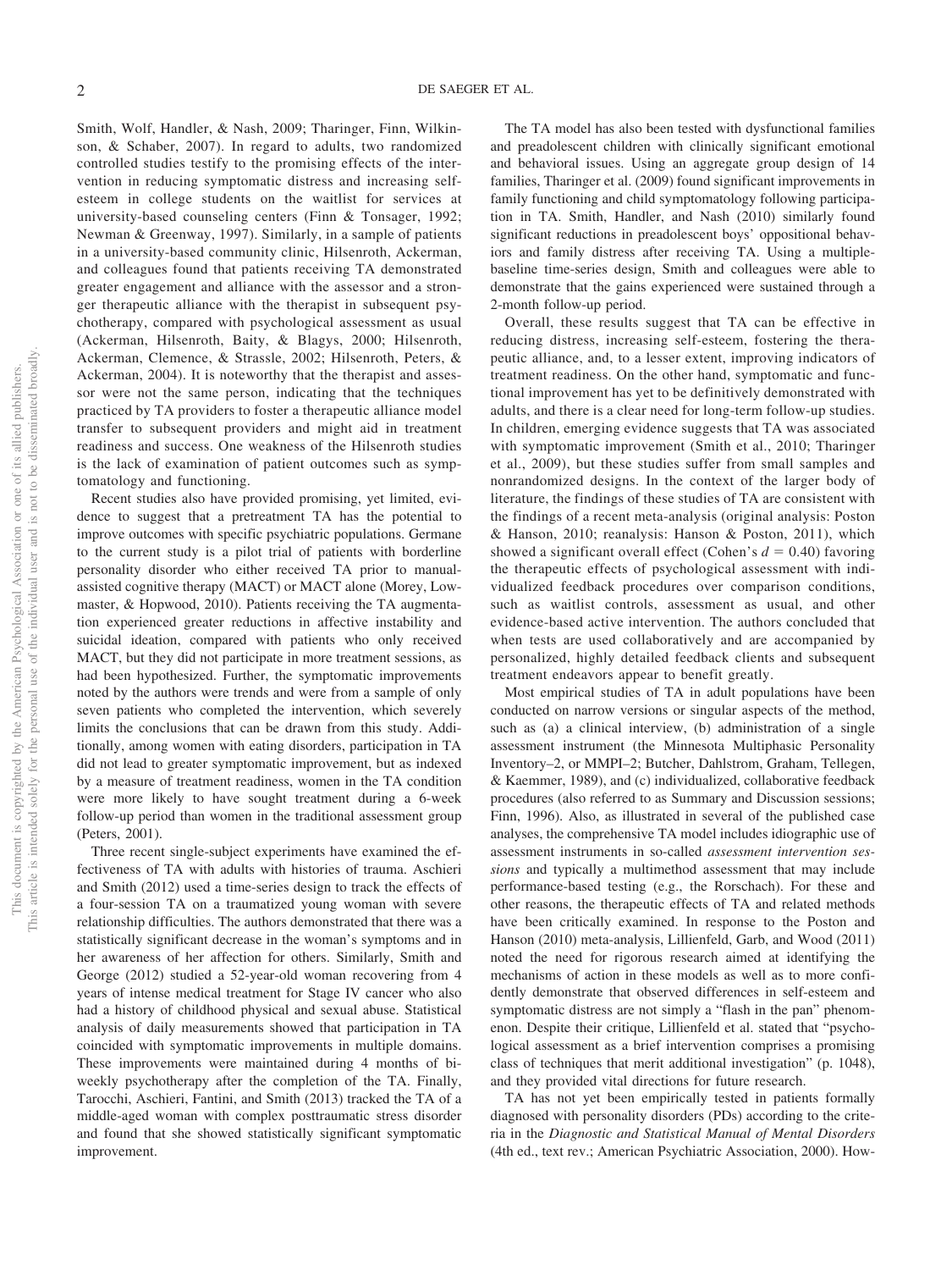## **Method**

# **Participants**

Participants were a subsample  $(n = 74)$  of 117 patients on the waiting list of the Viersprong Institute, a tertiary care facility specialized in the assessment and treatment of adolescents and adults with severe and complex personality disorders. The institute offers several evidence-based psychotherapy programs in outpatient, day-treatment, and inpatient formats. Patients were recruited from three inpatient treatment programs, 4-day treatment programs, and outpatient treatment. Inclusion criteria were (a) having personality pathology, as determined during intake, and (b) being at least 18 years old. Exclusion criteria were (a) severe, disabling psychiatric symptoms that would interfere with psychological treatment, including a severe substance use disorder or active psychosis; (b) an estimated IQ of less than  $80<sup>1</sup>$  or (c) evidence of language difficulties. The study began in September 2010 and inclusion ended in March 2012. Forty-three patients did not start their pretreatments because they were able to start their assigned psychotherapy; accordingly, the final sample consisted of 74 completers (60.8% female;  $N = 45$ ), evenly divided over the two conditions. Patients ranged in age from 20 to 70 years  $(M = 39)$ years,  $SD = 10.13$  years), and all were White. About one in three patients (32%;  $N = 24$ ) was married, 48.6% ( $N = 36$ ) were unemployed, and  $43.2\%$  ( $N = 35$ ) had pursued higher education. Table 1 also shows the breakdown per condition; no significant group differences were noted for any of these demographic characteristics, indicating that random assignment to conditions was successful.

## **Design and Procedures**

**Study design.** The study design is depicted in Figure 1. First, patients were evaluated in the standard intake procedure, which at the Viersprong includes several clinical interviews as well as administration of the Structured Clinical Interview for *DSM IV* Axis I and II disorders (SCID–I: First, Spitzer, Gibbon, & Williams, 1997, translated version by van Groenestijn, Akkerhuis, Kupka, Schneider, & Nolen, 1999; SCID–II: First, Spitzer, Gibbon, Williams, & Benjamin, 1996, translated version by Weertman, Arntz, & Kerkhofs, 1996). Subsequent to the intake, patients were either immediately referred to their assigned treatment or were referred to the waiting list  $(>90\%)$ . Immediately after being referred to the waiting list, patients received a written invitation to participate in the study, which was followed by a phone contact the subsequent week. Informed consent was obtained after a thorough in-person explanation of the study and its procedures. Specifically, it was emphasized to patients that participation was entirely voluntary and that consent (or not) had no consequences for their waiting period or (selection of) subsequent treatment. Upon consent, a computer program randomly assigned patients to either the TA or the GFPTI condition. We obtained institutional review board approval from the Ethics Review Board of Clinical Psychology of the University of Amsterdam (registered under KP-2010).

ever, there is good reason to believe that TA may be of treatment utility for this particular patient population. First, it is widely recognized that patients with PDs have pronounced needs for sustained empathy, require special attention in terms of building and maintaining alliance, and tend to be ambivalent about change (Emmelkamp & Kamphuis, 2007). Emphasis on emotional containment, empathic connection and close collaboration, and recognition of dilemmas of change are all key aspects of TA (Kamphuis & Muskens, 2007), both in spirit and in procedure. As an illustration of the latter, a distinguishing feature of TA is that the primary assessment goals are formulated in collaboration with the client. Likewise, feedback is characterized by its question-driven, individualized nature, and the client's participation is essential in tying the nomothetic test data to their unique life's circumstances. Moreover, complex case formulations are the hallmark of patients with PDs, and application of the comprehensive model of TA, with a multimethod assessment approach, may optimize chances of deriving an individualized formulation that would be helpful in answering the patient's often highly contextualized questions (Smith & Finn, in press).

For these reasons, we decided to conduct a pretreatment randomized controlled trial (RCT) among patients with severe personality pathology awaiting an already assigned course of treatment. To benchmark the efficacy of TA in this group, we opted for a strong protocol-guided comparison condition, based on the widely applied protocol of standard care for first line in the Netherlands (Stoffer, 2005). The so-called *five sessions model* has been tested in various trials and serves as a standard for good quality first-line care in Dutch mental health care (e.g., see van Straten, Tiemens, Hakkaart, Nolen, & Donker, 2006). This protocol was adapted by experienced PD therapists and had a specific session-by-session agenda that emphasized goal setting and motivation for the subsequent treatment; we therefore labeled this package the *goal-focused pretreatment intervention* (GFPTI). We measured a broad set of outcome indicators, including treatment readiness variables such as perception of progress, outcome expectancy for future treatment, therapeutic alliance, and satisfaction with the quality of services rendered. In addition, we were interested in potential (differential) change in demoralization (Tellegen & Ben-Porath, 2008) and short-term symptomatic improvement. We predicted that TA would result in stronger outcome expectations, higher expectancy for future treatment, better treatment focus, and stronger alliance than would GFPTI, as well as higher satisfaction afterward. We also expected somewhat more improvement in demoralization in TA. We expected no group differences in symptomatic improvement, as previous records from the Viersprong clinic (Bartak et al., 2010; 2011) and state-of-the-art trials with similar patients have shown such gains occur much further down the road (e.g., Giesen-Bloo et al., 2006).

In sum, the present study presents a RCT of pretreatment interventions in patients with severe PDs awaiting their assigned treatments. These patients were randomly assigned to either (a) therapeutic assessment (TA), or (b) goal-focused pretreatment intervention (GFPTI). Evidence of treatment utility was expected on outcomes indicating general treatment readiness, motivation, and psychotherapy process variables, rather than on short-term symptomatic relief.

<sup>&</sup>lt;sup>1</sup> When clinical impression and/or educational record suggested an IQ lower than 80, formal intelligence testing was conducted.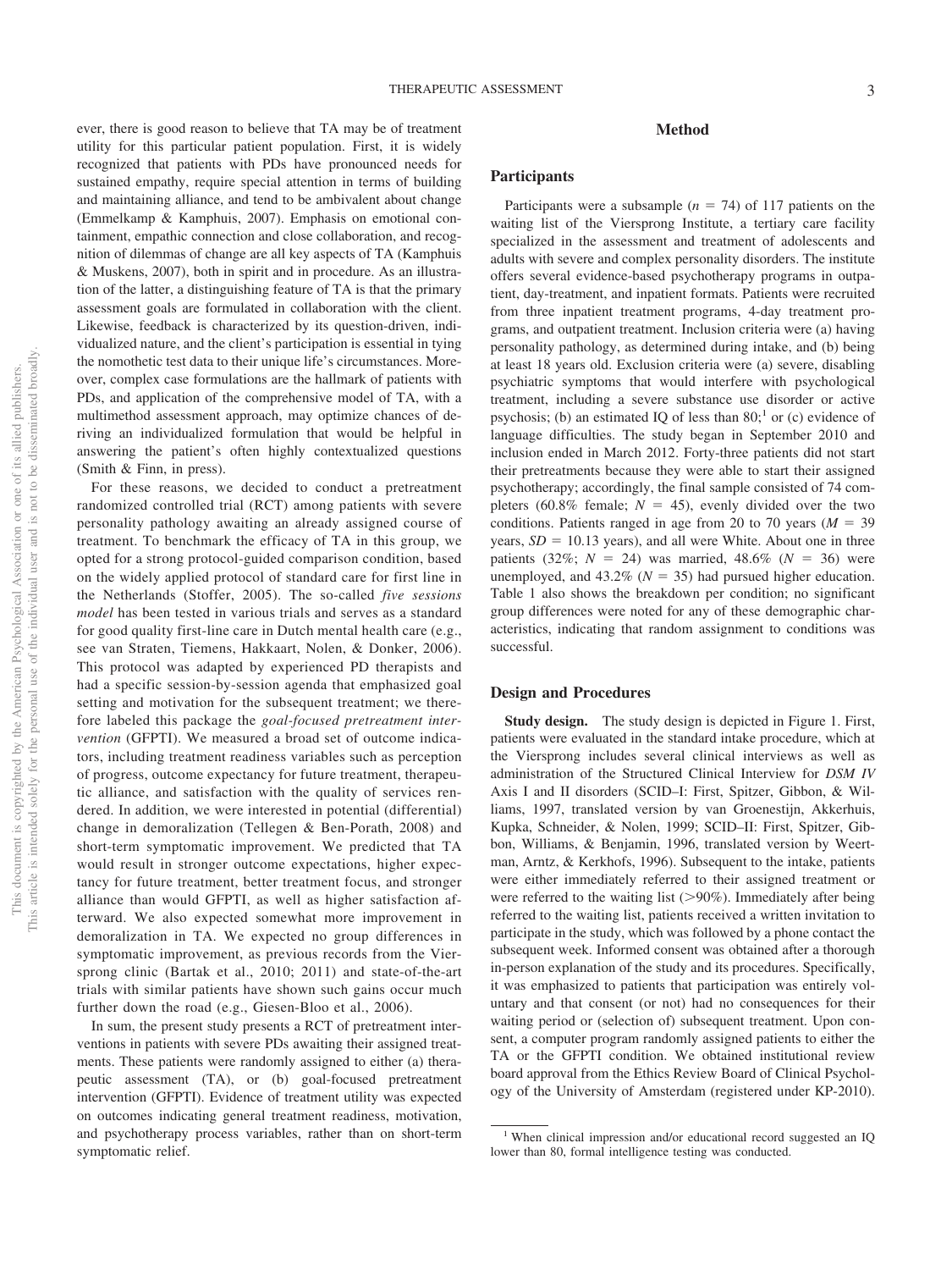#### Table 1

*Descriptive Statistics of Demographic and Clinical Characteristics of Completers by Intervention Condition*

| Variable                          | Intervention condition |      |                  |                  |          |                  |                          |  |
|-----------------------------------|------------------------|------|------------------|------------------|----------|------------------|--------------------------|--|
|                                   | TA $(n = 37)$          |      |                  | GFPTI $(n = 37)$ |          |                  |                          |  |
|                                   | M(SD)                  | $\%$ | $\boldsymbol{n}$ | M(SD)            | $\%$     | $\boldsymbol{n}$ | Effect size <sup>a</sup> |  |
| Demographics                      |                        |      |                  |                  |          |                  |                          |  |
| Age in years $(SD)$               | 38.83 (10.79)          |      |                  | 39.29 (9.56)     |          |                  | .01                      |  |
| Women                             |                        | 59.5 | 22               |                  | 62.2     | 23               | .03                      |  |
| Unemployed                        |                        | 50.0 | 18               |                  | 47.2     | 17               | .03                      |  |
| <b>Educational</b> status         |                        |      |                  |                  |          |                  | .18                      |  |
| Low                               |                        | 16.2 | 6                |                  | 8.1      | 3                |                          |  |
| Middle                            |                        | 48.6 | 18               |                  | 40.5     | 15               |                          |  |
| High                              |                        | 35.1 | 13               |                  | 51.4     | 19               |                          |  |
| Household                         |                        |      |                  |                  |          |                  | .18                      |  |
| Living alone                      |                        | 37.8 | 14               |                  | 52.8     | 19               |                          |  |
| Living with partner               |                        | 48.6 | 18               |                  | 33.3     | 12               |                          |  |
| Living with other                 |                        | 13.5 | 5                |                  | 13.9     | 5                |                          |  |
| Clinical descriptors              |                        |      |                  |                  |          |                  |                          |  |
| Subjective severity               |                        | 74.7 | 28               |                  | 86.1     | 31               | .08                      |  |
| Duration                          |                        |      |                  |                  |          |                  | .20                      |  |
| Less than 2 years                 |                        | 8.1  | 3                |                  | $\Omega$ | $\mathbf{0}$     |                          |  |
| Between 2 and 5 years             |                        | 16.2 | 6                |                  | 16.7     | 6                |                          |  |
| More than 5 years                 |                        | 75.7 | 28               |                  | 83.3     | 30               |                          |  |
| Previous treatment                |                        | 91.9 | 34               |                  | 97.2     | 35               | .12                      |  |
| Previous inpatient                |                        | 24.2 | 8                |                  | 14.3     | 5                | .12                      |  |
| Medication treatment              |                        | 60.6 | 20               |                  | 48.6     | 17               | .12                      |  |
| Rating of quality of<br>treatment | 1.97(0.86)             |      |                  | 2.17(0.74)       |          |                  | .25                      |  |

*Note*. TA = therapeutic assessment; GFPTI = goal-focused pretreatment intervention. <sup>a</sup> Phi or Cohen's *d*; no statistically significant group differences were observed.

**Data collection.** Data on our dependent variables were collected four times: (a) prior to randomization, (b) immediately postintervention, (c) 6 weeks after the completion of the intervention, and d) 6 weeks after the start of treatment (see Figure 1). To monitor outcomes, we administered self-report instruments to document several pertinent outcome domains, including treatment readiness, demoralization, psychological symptoms, and satisfaction with services rendered. The same measures were included at each time-point, with the exception of the measures specifically evaluating the interventions (e.g., experience of therapeutic alliance, perception of preparation for treatment, and so on), which occurred at the postintervention assessment only.

## **Measures**

**Treatment readiness.** The Assessment Questionnaire (AQ; Finn, Schroder, & Tonsager, 1994) was originally designed as a self-report instrument to measure several aspects of the client experience of assessment. It was developed through a combination rational, factor-analytic, and item-analytic techniques and has been used in other studies of assessment satisfaction (e.g., Allen, Montgomery, Tubman, Frazier, & Escovar, 2003; Holst, Nyman, & Larsson, 2009). Respondents rank each question on a 5-point scale ranging from 1 (*strongly disagree*) to 5 (*strongly agree*). Two subscales are more broadly useful and can track clients' evaluative



*Figure 1.* Design of the present study. GFPTI = goal-focused pretreatment intervention; t0 = baseline; t1 = Time 1.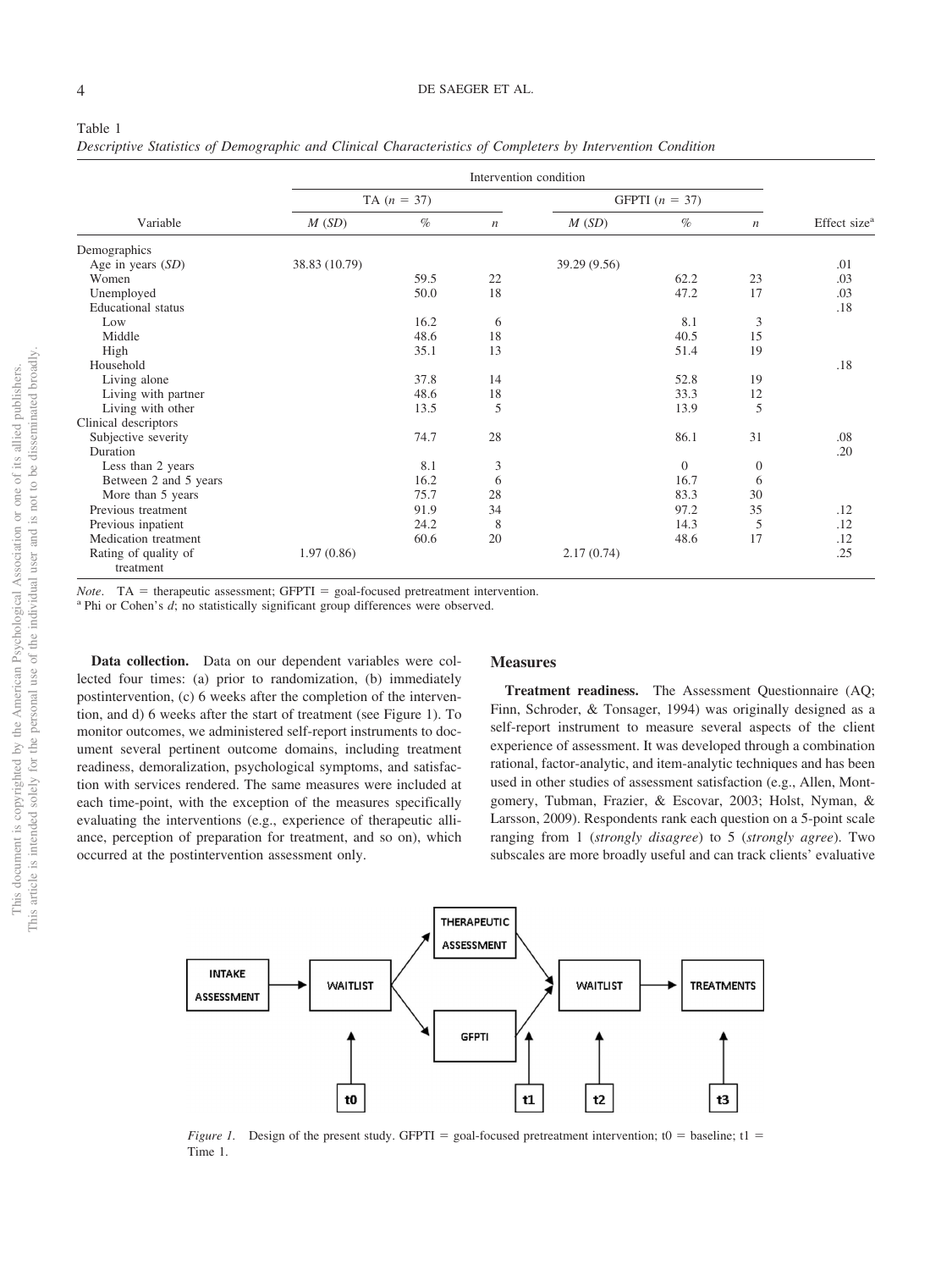perceptions about the extent to which a psychological intervention (a) produced new self-relevant learning (the New Self-Awareness/ Understanding subscale; 13 items) and (b) made the patient feel emotionally accurately understood (the Positive Accurate Mirroring subscale; 12 items). Cronbach's alpha coefficients in the current sample for these subscales were .75 and .78, respectively. We added a one-item visual analogue scale Expectancy for Future Treatment Scale (EFTS; available from first author) for patients to rate their expectancy regarding future treatment ("To what extent do you believe this intervention will benefit your future treatment?"). Scoring is done on a scale from 0 (*I think these sessions will contribute nothing)* to 100 (*I think these sessions will contribute in a major way*). Therapeutic alliance was measured using the Revised Helping Alliance Questionnaire (HAq–II; Luborsky et al., 1996; Dutch translation by De Weert-van Oene, De Jong, Jorg, & Schrijvers, 1999). The HAq–II is a widely used 14-item self-report questionnaire. Cronbach's alphas for the 11 multiple-choice items in the present sample were .81 for therapist ratings and .86 for therapist ratings.

**Demoralization and psychological symptoms.** We selected the Demoralization scale (RCdem; Tellegen et al., 2003) from the MMPI–2 to measure unhappiness, dysphoric mood, a sense of helplessness, inability to cope with one's current circumstances, and general dissatisfaction with one's condition. RCdem consists of 24 true/false questions; Cronbach's alpha in the present sample was .92. Symptom severity was assessed with the Brief Symptom Inventory (BSI; Derogatis, 1975; translated version by de Beurs, 2006). The BSI is a patient report of 53 items covering nine symptom dimensions, but we used only the Global Symptom Index (GSI). Participants rate each item on a 5-point scale ranging from 0 (*not at all*) to 4 (*extremely*). Ratings characterize the intensity of distress during the past 7 days. Cronbach's alpha in the present sample was .96.

**Client satisfaction.** The Client Satisfaction Questionnaire (CSQ8; Larsen, Attkisson, Hargreaves, & Nguyen, 1979) was used to assess the patient's perspective on the value of services received. The items for the CSQ8 were selected on the basis of ratings by mental health professionals of a number of items that could be related to client satisfaction and by subsequent factor analyses. The CSQ8 is one dimensional, yielding a homogeneous estimate of general satisfaction with services. Two items (Items 2 and 6) were removed upon initial analyses because these items referred to treatment options not available in the current study and had negative item-total correlations. The adapted six-item version yielded a Cronbach's alpha of .81.

#### **Interventions**

**Therapeutic assessment (TA).** TA refers to a collaborative, semistructured approach to individualized clinical assessment. A distinguishing feature of TA is that the primary assessment goals are formulated in collaboration with the client as questions to be answered by the assessment. Test selection is guided by the client's and referring clinician's questions, while subsequent administration and scoring are conducted according to standardized techniques. Nonstandardized techniques can be used in one or more so-called *assessment intervention sessions* that are designed to elicit and subsequently experiment with key, but inadequately understood, personal dynamics. Individualized feedback is another key element of the TA procedure and is characterized by its question-driven, patient-centered, and collaborative nature. Individualized feedback implies that the normative test data are translated into the idiographic context of the client's everyday life.

In the present study, the TA model was operationalized in four face-to-face sessions. The first session focused on collecting questions and taking the MMPI–2. The second session focused on taking performance-based tests, including the Rorschach (Exner, 2009). The third session was reserved for the assessment intervention session, and the final session involved discussion of the assessment feedback.

**Goal-focused pretreatment intervention (GFPTI).** GFPTI is a protocol-driven method, based on a widely used model in the Netherlands, the so-called *five sessions model* (Stoffer, 2005). The manual was adapted for the Viersprong patient population by a licensed clinical psychologist on the GFPTI team. Similar to the TA condition, it included four face-to-face sessions (protocol available from author upon request). Patients received a workbook that included homework assignments and a written explanation of the goal of each session. Throughout the intervention, patients were actively encouraged to think about the most central problem they need to address in pretreatment. Specifically, they were asked to reflect on the question "If your treatment were successful, what problems would it help solve?" These problems then became central in the subsequent face-to-face meetings.

The first session focused on attacking demoralization and promoting hope by providing psycho-education on the dynamics of maladaptive behaviors and their potential for change. The second session was aimed at the main problem on which the treatment will focus. The third session involved examining the dilemma of change (i.e., positive and negative consequences of problem behaviors), and how this was manifested in the participant. The last session focused on achieving a shared re-appraisal of the problems and included goal setting for the remaining period prior to treatment. The manual is available upon request from the first author.

# **Therapists**

All 13 participating therapists had graduate degrees in clinical psychology. Prior to starting the RCT, the therapists were randomly assigned (by means of a lottery) to either the TA or GFPTI conditions. Nine therapists participated in TA, four of whom were licensed and five of whom were in training for licensure.<sup>2</sup> Four therapists participated in GFPTI, two of whom were licensed. Prior to the study, both TA and GFPTI therapists participated in an intensive, supervised training program that included written handouts and role-plays. In the case of TA, this also involved an intensive workshop by the developer of TA (Finn). During the course of the RCT, both conditions held weekly supervision sessions (at least 1 hr each), to ensure continued treatment fidelity. GFPTI supervision was provided by a licensed and highly experienced clinical psychologist. TA supervision was provided by two of the authors (De Saeger and Kamphuis; both certified TA practitioners) who did not conduct any of the interventions themselves.

<sup>2</sup> More therapists were trained in TA, because about half of the TA therapist group left for subsequent employment after their internships (i.e., the clinical assessment rotation). The GFPTI therapists were more senior and were members of the permanent staff, well familiar with the protocol.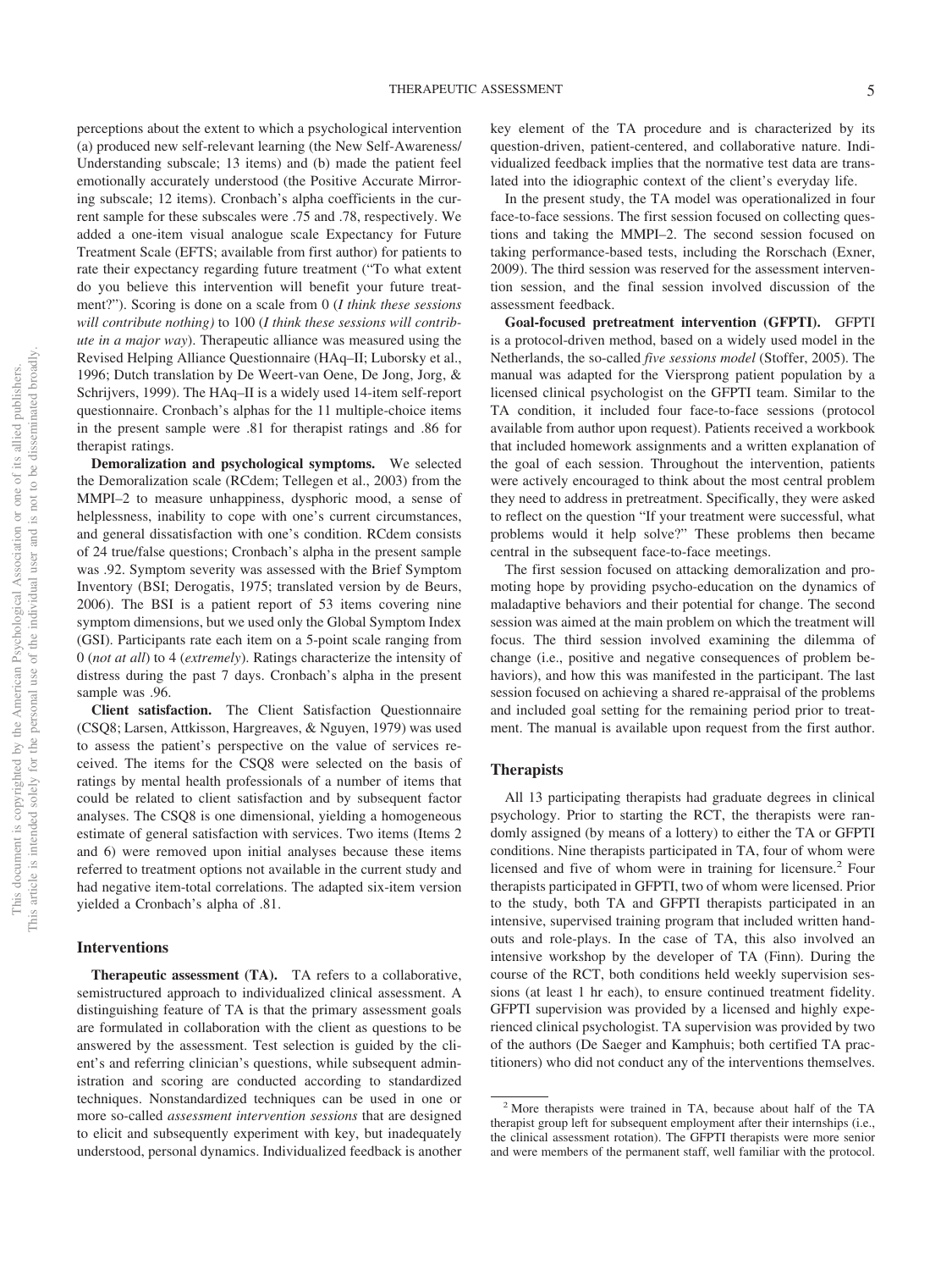Of note, in no case were the TA assessor/GFPTI therapist and subsequent therapist the same person. All of the therapists were naive to the hypotheses. The study was conducted as a horse race, with all supervisors believing that their approach would yield superior effectiveness.

#### **Results**

## **Clinical Description of Patients**

Several indices suggest the severity of mental illness in this sample. First, four patients were completely unable to work because of their psychological problems, and 17.6% received some form of social disability payments. Moreover,  $80.2\%$  ( $n =$ 59) rated themselves as having severe problems (one rating missing). Complaints were typically of long duration, with 79.5% ( $n = 59$ ) of patients reporting severe problems for longer than 5 years. Further illustrating clinical severity, 70 patients (94.5%) had received previous treatment(s), including psychopharmacological treatment for about half of the sample ( $n = 40$ , 54.4%) and inpatient treatment for about one in five patients  $(n = 14, 19.1\%).$ 

Unfortunately, due to temporary staffing problems at the treatment setting, only 54 out of 74 patients (73.0%) were administered the SCID–II. Consistent with their treatment selection, the sample consisted mostly of patients with Cluster C or, to a lesser extent, Cluster B psychopathology. As can be seen, 30 patients (55.5%) received one or more formal *DSM– IV–TR* (American Psychiatric Association, 2000) PD diagnoses; 21 (38.9%) of those met criteria for one or more specific PDs, and an additional nine (16.7%) patients met criteria for PD not otherwise specified (PD NOS; i.e., meeting the general PD criterion and endorsing five or more symptoms). The most frequently diagnosed PD was avoidant PD  $(n = 14, 25.9\%)$ , followed by borderline PD  $(n = 4, 7.4\%)$ , and obsessive– compulsive PD ( $n = 3, 5.6\%$ ). Comorbid *DSM-IV-TR* Axis-I diagnoses were predominantly in the unipolar affective disorders spectrum; almost half of the patients met criteria for a depressive episode ( $n = 25, 46.3\%$ ), and one in six patients met criteria for dysthymia ( $n = 9, 16.7\%$ ). Comorbid anxiety disorders were also present, with four patients meeting criteria for social phobia (7.4%), three patients for posttraumatic stress disorder (5.6%), and two patients had either generalized anxiety disorder or obsessive-compulsive disorder (totaling 3.7% each). No psychoses and very few substance use diagnoses were evident (one patient or less per disorder), which is not surprising as patients with these problems were screened out during intake.

# **Intervention Group Differences on Treatment Readiness and Satisfaction**

A one-way analysis of variance (ANOVA) revealed that TA resulted in higher expectancy for treatment outcome than did GFPTI,  $F(1, 72) = 7.69$ ,  $p < .01$ ,  $d = 0.65$ . TA patients also perceived more personal progress from the intervention than did GFPTI patients,  $F(1, 72) = 5.47$ ,  $p < .05$ ,  $d = 0.56$ . Patients in the TA group rated their working alliance as marginally stronger than did GFPTI patients,  $F(1, 72) = 3.79$ ,  $p < .06$ ,  $d = 0.46$ , while the therapists rated the alliance equally strong across conditions, *F*(1,  $72) = .47, p < .05, d = -0.17$ . Trends ( $p < .10$ ) were observed for higher scores on AQ New Awareness and AQ Accurate Positive Mirroring in the TA group compared with GFPTI patients;  $F(1, 72) = 3.08$  and 2.89, corresponding to *ds* of .41 and .39, respectively. A large effect size was noted for client satisfaction; with TA patients being significantly more satisfied with the quality of intervention than were GFPTI patients,  $F(1, 72) = 5.47$ ,  $p <$  $.05, d = 0.68$ . Of note, both groups were very positive about the quality of interventions (means greater or equal to 2.96, out of a maximum of 4). Results are presented in Table 2.

*Means and Standard Deviations of Selected Outcome by Treatment Condition*

|                                                 |                  | Intervention condition |                  |       |          |         |
|-------------------------------------------------|------------------|------------------------|------------------|-------|----------|---------|
|                                                 | TA $(n = 37)$    |                        | GFPTI $(n = 37)$ |       |          |         |
| Variable                                        | $\boldsymbol{M}$ | SD                     | $\boldsymbol{M}$ | SD    | F(1, 72) | d       |
| <b>Expectancy for Future Treatment Scale</b>    | 80.03            | 11.66                  | 70.46            | 17.44 | $7.69*$  | 0.65    |
| Revised Helping Alliance Questionnaire (HAq-II) |                  |                        |                  |       |          |         |
| Progress                                        | 2.54             | 0.86                   | 2.11             | 0.66  | $5.47*$  | 0.56    |
| Patient                                         | 25.10            | 6.83                   | 28.36            | 7.43  | 3.79     | 0.46    |
| Therapist                                       | 24.17            | 5.39                   | 25.19            | 6.87  | 0.47     | $-0.17$ |
| Assessment Questionnaire (AQ)                   |                  |                        |                  |       |          |         |
| New Self Awareness subscale                     | 3.57             | 0.64                   | 3.31             | 0.62  | 3.08     | 0.41    |
| Positive Accurate Mirroring subscale            | 3.26             | 0.51                   | 3.06             | 0.50  | 2.89     | 0.39    |
| Total                                           | 3.42             | 0.51                   | 3.19             | 0.46  | $4.13*$  | 0.47    |
| Client Satisfaction Questionnaire (CSO)         | 19.54            | 2.56                   | 17.75            | 2.74  | $7.72*$  | 0.68    |
| Demoralization scale (RCdem) from MMPI-2        |                  |                        |                  |       |          |         |
| Pretreatment                                    | 16.27            | 4.54                   | 16.39            | 5.50  |          |         |
| Posttreatment                                   | 15.84            | 4.54                   | 16.39            | 5.36  | 0.50     | 0.17    |
| Global Symptom Index (GSI)                      |                  |                        |                  |       |          |         |
| Pretreatment                                    | 1.29             | 0.63                   | 1.31             | 0.60  |          |         |
| Posttreatment                                   | 1.26             | 0.66                   | 1.18             | 0.63  | 1.06     | 0.24    |

*Note.* MMPI = Minnesota Multiphasic Personality Inventory–2.  $* p < .05$ .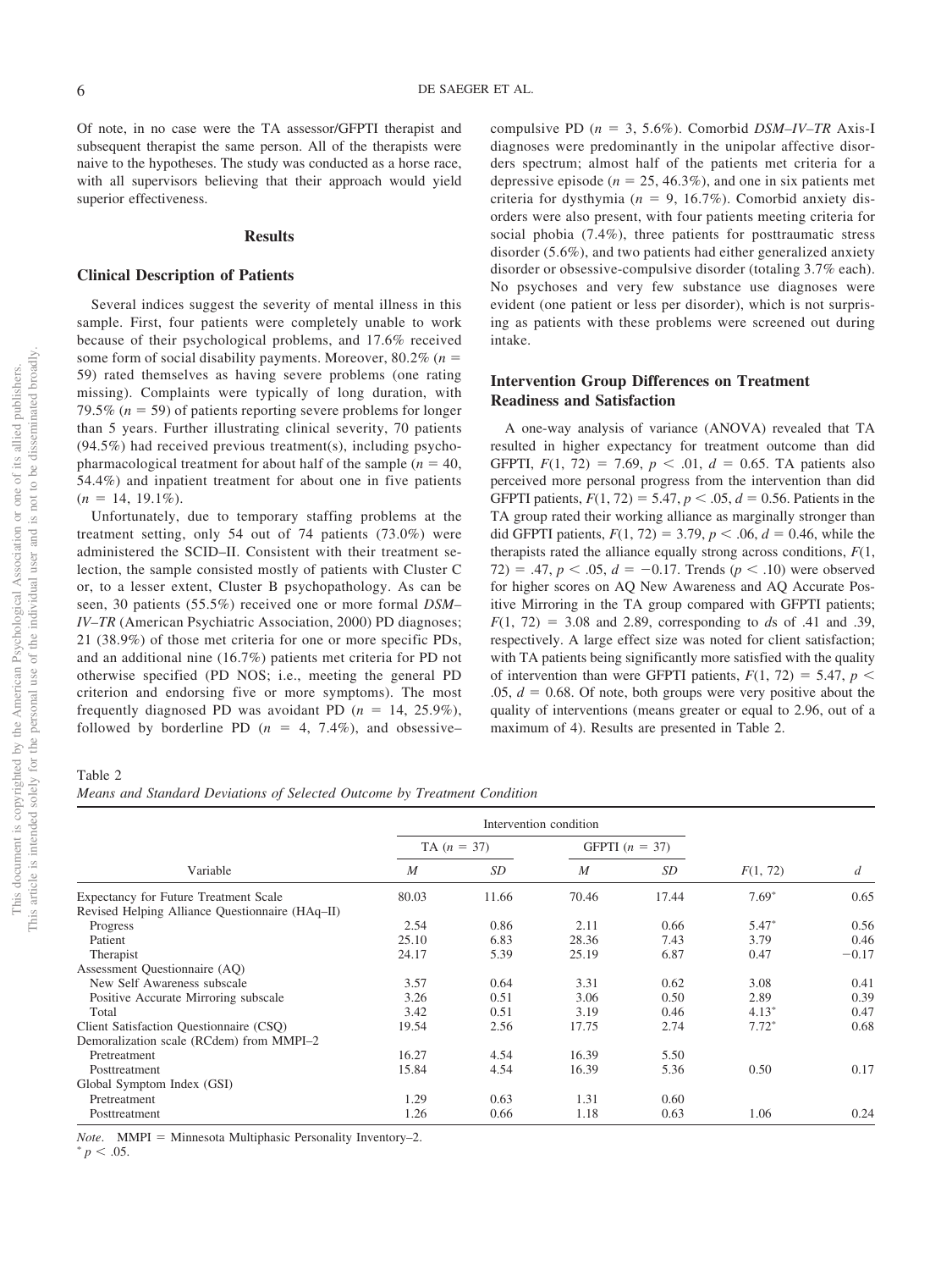# **Intervention Group Differences on Demoralization and Symptom Change**

A multivariate analysis of variance with preintervention scores as covariates showed no differential effect between treatment groups in change in demoralization and global symptom severity, Wilks'  $\lambda = .96$ ,  $F(2, 66) = 1.23$ ,  $p = .30$ . Univariate analyses revealed that this finding was consistent across both changes in demoralization (RCdem) and changes in symptom severity, as reported on the GSI (both  $Fs < 1.0, p = ns$ ).

## **Discussion**

The present study is the first to test the full model of TA in a patient group with severe personality pathology against a highly credible evidence-based pretreatment motivational intervention. It is also the largest patient sample to date among the published controlled trials. The main findings of the present study can be summarized as follows. At the end of the pretreatment intervention, compared with a protocol-driven motivational pretreatment intervention, patients in the TA condition reported higher outcome expectations for their subsequent treatment, felt more on track in terms of their focus for treatment, and indicated a moderately stronger alliance to the therapist than those who received GFPTI. Overall, TA patients also indicated higher satisfaction with the intervention received. Even when compared with a highly credible control condition, TA exerted medium to large effects in these measures (average effect size:  $d = 0.54$ ; range .40–.68). Across interventions, however, no statistically significant differences in symptom and demoralization improvements were observed.

This study adds to the existing TA outcome literature by extending the model to a severe patient population that tends to hold highly entrenched dysfunctional cognitions, is highly ambivalent about change, and often has limited introspective capacity (Kamphuis & Muskens, 2007). In addition, our study employed the complete TA model, in that patients not only profited from nomothetic test interpretation but also from idiographic use of assessment instruments in the so-called assessment intervention session. Consistent with Peters' (2001) findings among women with eating disorders, the treatment utility of TA relative to a strong pretreatment intervention was not exhibited in immediate symptom reduction. Instead, patients reported having a better sense of what their treatment should be about and expected more of subsequent treatment. Moreover, they reported stronger alliance with their therapists and higher satisfaction with services. In patients with personality disorders, these may be crucial findings, as disappointment and dissatisfaction with previous treatment are the rule rather than the exception in tertiary care for PD in the Netherlands.

Critics might point to the lack of change in psychotherapy outcome measures. However, we believe that both the design and the targeted population of our study argue against overly negative appraisals and, in fact, point to the need for a contextualized evaluation of treatment utility (Hayes, Nelson, & Jarrett, 1987). First, the design of our study precluded benefit from the indirect effects of the intervention. That is, patients had already been allocated to treatment programs prior to the pretreatment interventions. Moreover, no attempts were made to communicate or transfer the findings of either pretreatment intervention to the subsequent therapists. Furthermore, upon completing the pretreatment intervention, a majority of the patients returned to the waitlist for another several weeks, meaning that subsequent intervention was further delayed. Second, our patient sample consisted of a heterogeneous group of patients referred to a specialized care facility for PDs. About three out of four patients had complaints of more than a 5-year duration, and more than 90% had received previous treatment, which for about half of the patients also included medication. As documented in previous research (Giesen-Bloo et al., 2006), such patients exhibit only mild symptomatic improvement over the course of their first year of treatment. In fact, the GSI change after one full year of treatment in this facility is commensurate with that observed after TA (Bartak, 2010, 2011). These minimal improvements are unlikely the result of ineffective treatment but indicate that straightforward (Axis-I) symptom measures may not be ideal to track patient progress over the course of treatment for severe PD. That said, it is important for future studies to examine whether TA affects clinical outcomes in terms of symptoms or functioning. Such studies ideally should also include a follow-up into treatment, which would allow the assessment of both the direct (i.e., immediately following TA) and indirect effects, factoring in potential effects on subsequent alliance, treatment selection, and treatment planning on the effects of subsequent services.

Our study was not optimally designed to clarify how TA procedures assist clients' engagement in subsequent treatment, but juxtaposing the findings and procedural differences between the two interventions compared in this trial allows us to make some speculative comments. While both pretreatment interventions emphasize motivation and focus, TA follows an individualized and client-driven agenda that is largely guided by the collaboratively formulated assessment questions of the particular patient, whereas GFPTI has a more or less fixed sequence of topics. Perhaps the greater degree of collaboration and control that TA patients experience over the agenda of their intervention, and the respectful interpersonal stance this procedural aspect conveys, contributed to the higher satisfaction, greater expectancy that they would benefit from subsequent treatment, and the greater sense of alliance during the sessions. Especially among patients with PDs, such a sense of personal control in a context of interpersonal respect may be crucial. Of course, these are mere speculations, and other procedural differences (e.g., the use of tests, assessment intervention session, individualized feedback) may be equally or more important in various ways. Future research may help clarify mechanisms of effect. We are currently conducting a qualitative study as a first step to help elucidate the essential ingredients for productive change.

A strength of the present study is the comparison of TA to a credible, semistructured pretreatment package. In fact, the control intervention was driven by a detailed session-by-session protocol aimed at the identification of goals for treatment. This program is widely employed in the Netherlands and serves as a first-line standard. Accordingly, one might think of this study as a comparative effectiveness study. In terms of the expected differences observed in comparative effectiveness studies of two bona fide interventions, a meta-analysis of studies for depression and anxiety in adults found that evidence-supported protocols being compared to other active psychotherapeutic interventions achieve an average effect size of .33 (Cohen's *d*), which was not statistically significant from zero (Wampold et al., 2011). Our effects were minimal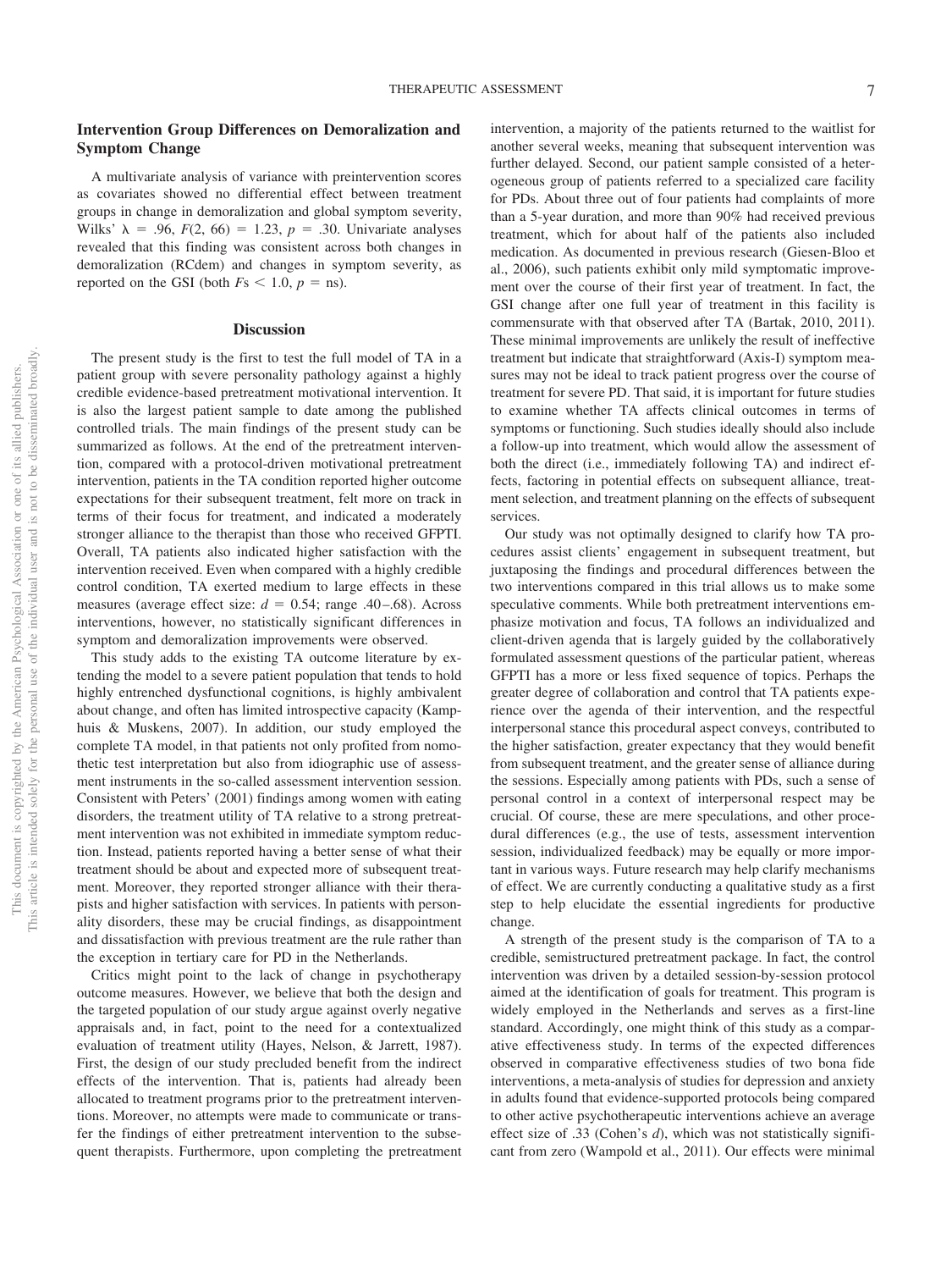for symptom ratings but generally of moderate effect for most of the variables that can be grouped as treatment readiness variables.

From a clinical point of view, it was particularly gratifying that it was feasible to train a team of relatively junior clinicians to successfully implement the complete model of TA. All but two of the clinicians had their clinical license for less than 5 years, and about half were still in training to become licensed. The essential prerequisite appears to be initial investment in learning the assessment instruments, and, as for the GFPTI, to follow up with intensive supervision. Future studies may implement and test a model where TA is integrated with subsequent treatment, and test the incremental benefit of the indirect effects of assessment. This would involve the TA informing treatment planning and treatment selection, both of which were determined a priori in the setting we conducted our trial. In addition, variations on dismantling designs may elucidate the incremental contributions of TA, the direct and indirect effects of TA, and/or inclusion of the assessment interventions session, or the performance-based instrument administration, which require additional time and more advanced training.

This study is not without its limitations. Probably the most pressing issue is that of therapist effects as an alternative explanation for our group-level differences. That is, the favorable effects might be due to generally superior (trained, motivated, experienced) therapists in one condition than in the other. We note that this concern is not particular to our study, as many classic comparative effectiveness studies (e.g., Elkin et al., 1989; more recently Giesen-Bloo et al., 2006) have opted for similar designs, presumably to prevent one intervention from "spilling" into the other and to have specifically trained motivated teams to "race" each other. We took a number of precautions that make this alternative hypothesis less plausible. First, both interventions were conducted by therapists who were extensively trained and experienced in their respective protocols, and informal observation suggested that therapists in both groups were strongly motivated to outperform the competing group. Moreover, none of the study authors served as therapists for either intervention, and at no point during the course of the study was any feedback on effectiveness shared with the therapists. Finally, similar to the approach used by Wampold and Brown (2005), we conducted post hoc nested ANOVAs in which outcome measures were specified as a function of both the intervention (fixed effect) and the participating therapists (random effect). Across outcome measures, none of the therapist variance terms were significant, indicating the absence of consistently superior (or inferior) outcome for any of the participating therapists. Taken together, we believe it is unlikely that the reported group differences were due to therapist effects rather than the interventions per se, but do acknowledge that future studies that have more statistical power or use different designs (i.e., with all therapists delivering both treatments) might provide more stringent tests of this empirical question, as well as focus more on the operant mechanisms of change. Future studies should also speak to the relatively weak procedures for assessing treatment adherence. The present study did include (a) guidance by two detailed session-bysession written-out protocols for each intervention, (b) intensive supervision by specifically trained, motivated, and experienced licensed clinical psychologists, and (c) review of audio-visual recordings of sessions during supervision times. However, no formal ratings of adherence were conducted.

This study makes a contribution toward alleviating the remarkable scarcity of research on the extent to which clinical assessment improves treatment outcome (see also Hunsley & Mash, 2007, for a review) by comparing an evidence-based assessment model to a more general motivational pretreatment package. Treatment utility is often defined as improving treatment outcome, typically in terms of *short-term* symptomatic improvement. By this measure, TA did not outperform the four sessions of a motivational pretreatment. From the more inclusive view of treatment utility however (advocated by a diversity of psychotherapy researchers, e.g., Lerner, 2005, and McWilliams, 2005), TA demonstrated stronger ability to prepare, motivate, and inspire the patient for the tasks of therapy, and to provide focus and goals for therapy. From a patient's perspective, and particularly in the context of patients with treatment-resistant personality pathology, such effects seem to be of major value.

#### **References**

- Ackerman, S. J., Hilsenroth, M. J., Baity, M. R., & Blagys, M. D. (2000). Interaction of therapeutic process and alliance during psychological assessment. *Journal of Personality Assessment, 75,* 82–109. doi: 10.1207/S15327752JPA7501\_7
- Allen, A., Montgomery, M., Tubman, J., Frazier, L., & Escovar, L. (2003). The effects of assessment feedback on rapport-building and selfenhancement processes. *Journal of Mental Health Counseling, 25,* 165– 182.
- American Psychiatric Association. (2000). *Diagnostic and statistical manual of mental disorders* (4th ed., text rev.). Washington, DC: Author.
- Aschieri, F., Fantini, F., & Bertrando, P. (2012). Therapeutic assessment with children in family therapy. *Australian and New Zealand Journal of Family Therapy, 33,* 285–298. doi:10.1017/aft.2012.37
- Aschieri, F., & Smith, J. D. (2012). The effectiveness of therapeutic assessment with an adult client: A single-case study using time-series design. *Journal of Personality Assessment, 94,* 1–11. doi:10.1080/ 00223891.2011.627964
- Bartak, A., Andrea, H., Spreeuwenberg, M. D., Thunnissen, M., Ziegler, U., Dekker, J.,... Emmelkamp, P. M. G. (2011). Effectiveness of outpatient, day hospital, and inpatient psychotherapeutic treatment for patients with Cluster B personality disorder. *Psychotherapy and Psychosomatics, 80,* 88 –99. doi:10.1159/000320587
- Bartak, A., Spreeuwenberg, M. D., Andrea, H., Holleman, L., Rijnierse, P., Rossum, B. V.,... Emmelkamp, P. M. G. (2010). Effectiveness of different modalities of psychotherapeutic treatment for patients with Cluster C personality disorders: Results of a large prospective multicentre study. *Psychotherapy and Psychosomatics, 79,* 20 –30. doi:10.1159/ 000254902
- Butcher, J. N., Dahlstrom, W. G., Graham, J. R., Tellegen, A., & Kaemmer, B. (1989). *Minnesota Multiphasic Personality Inventory-2 (MMPI-2): Manual for administration and scoring*. Minneapolis, MN: University of Minnesota Press.
- De Beurs, E. (2006). *Brief Symptom Inventory handleiding* [Brief Symptom Inventory manual]. Leiden, the Netherlands: Psychologische Instrumentation Tests.
- Derogatis, L. R. (1975). *Brief Symptom Inventory*. Baltimore, MD: Clinical Psychometric Research.
- De Weert-van Oene, G. H., De Jong, C. A. J., Jorg, F., & Schrijvers, G. J. P. (1999). Measurements, instruments, scales, and tests: The Helping Alliance Questionnaire, psychometric properties in patients with substance dependence. *Substance Use & Misuse, 34,* 1549 –1569.
- Elkin, I., Shea, T., Watkins, J. T., Imber, S. D., Sotsky, S. M., Collins, J. F., . . . Parloff, M. B. (1989). National Institute of Mental Health Treatment of Depression Collaborative Research Program: General effectiveness of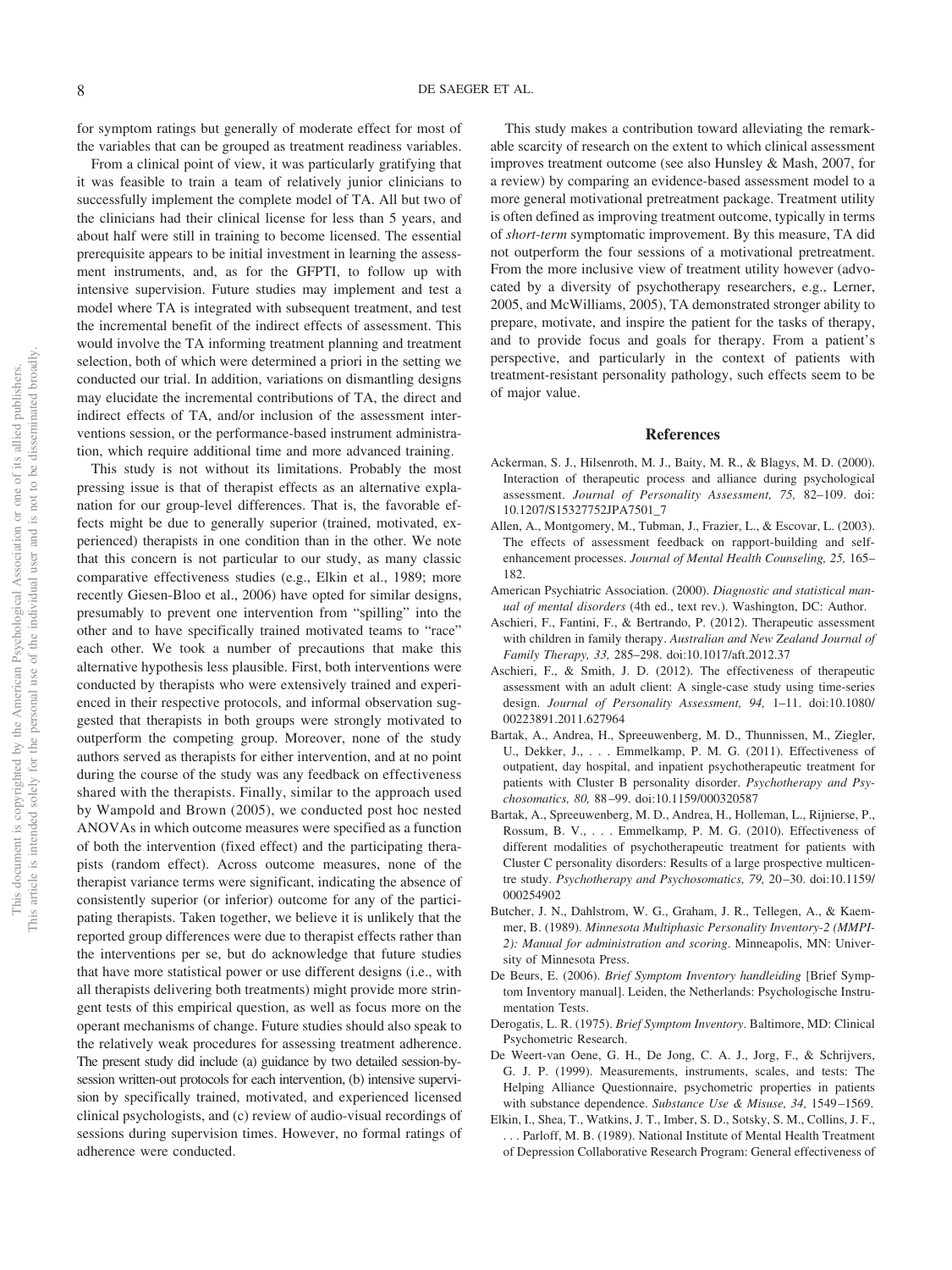treatments. *Archives of General Psychiatry, 46,* 971–982. doi:10.1001/ archpsyc.1989.01810110013002

- Emmelkamp, P. M. G., & Kamphuis, J. H. (2007). *Personality disorders*. New York, NY: Psychology Press.
- Exner, J. E., Jr. (2009). *A Rorschach workbook for the comprehensive system* (5th ed.). Ashville, NC: Rorschach Workshop.
- Finn, S. E. (1996). *Manual for using the MMPI–2 as a therapeutic intervention*. Minneapolis: University of Minnesota Press.
- Finn, S. E. (2007). *In our client's shoes: Theory and techniques of therapeutic assessment*. Mahwah, NL: Erlbaum.
- Finn, S. E., Fischer, C. T., & Handler, L. (Eds.). (2012). *Collaborative/ therapeutic assessment: A casebook and guide*. Hoboken, NJ: Wiley.
- Finn, S. E., & Kamphuis, J. H. (2006). Therapeutic assessment. In J. N. Butcher (Ed.), *MMPI-2: A practitioner's guide* (pp. 165–191). Washington, DC: American Psychological Association. doi:10.1037/11287- 008
- Finn, S. E., Schroeder, D. G., & Tonsager, M. E. (1994). *The Assessment Questionnaire (AQ): A measure of clients' experiences with psychological assessment*. Unpublished manuscript.
- Finn, S. E., & Tonsager, M. E. (1992). Therapeutic effects of providing MMPI–2 test feedback to college students awaiting therapy. *Psychological Assessment, 4,* 278 –287. doi:10.1037/1040-3590.4.3.278
- Finn, S. E., & Tonsager, M. E. (1997). Information-gathering and therapeutic models of assessment: Complementary paradigms. *Psychological Assessment, 9,* 374 –385. doi:10.1037/1040-3590.9.4.374
- First, M., Gibbon, M., Spitzer, R. L., & Williams, J. B. W. (1997). *User's guide for the Structured Clinical Interview for the DSM–IV Axis I Disorders*. Washington, DC: American Psychiatric Press.
- First, M., Gibbon, M., Spitzer, R. L., Williams, J. B. W., & Benjamin, L. S. (1997). *User's guide for the Structured Clinical Interview for the DSM–IV Axis II Personality Disorders*. Washington, DC: American Psychiatric Press.
- Fischer, C. T. (1972). Paradigm changes which allow sharing of results. *Professional Psychology, 3,* 364 –369. doi:10.1037/h0033991
- Fischer, C. T. (1994). *Individualizing psychological assessment*. Mahwah, NJ: Erlbaum.
- Fischer, C. T. (2000). Collaborative, individualized assessment. *Journal of Personality Assessment, 74,* 2–14. doi:10.1207/S15327752JPA740102
- Giesen-Bloo, J., van Dyck, R., Spinhoven, P., van Tilburg, W., Dirksen, C., van Asselt, T.,... Arntz, A. (2006). Outpatient psychotherapy for borderline personality disorder: Randomized trial of schema-focused therapy versus transference-focused psychotherapy. *Archives of General Psychiatry, 63,* 649 – 658. doi:10.1001/archpsyc.63.6.649
- Handler, L. (1995). The clinical use of figure drawings. In C. Newmark (Ed.), *Major psychological assessment instruments* (pp. 206 –293). Boston, MA: Allyn & Bacon.
- Hanson, W. E., & Poston, J. M. (2011). Building confidence in psychological assessment as a therapeutic intervention: An empirically based reply to Lilienfeld, Garb, and Wood (2011). *Psychological Assessment, 23,* 1056 –1062. doi:10.1037/a0025656
- Hayes, S. C., Nelson, R. O., & Jarrett, R. B. (1987). The treatment utility of assessment: A functional approach to evaluating assessment quality. *American Psychologist, 42,* 963–974. doi:10.1037/0003-066X.42.11 .963
- Hilsenroth, M. J., Ackerman, S. J., Clemence, A. J., & Strassle, C. G. (2002). Effects of structured clinician training on patients and therapist perspectives of alliance early in psychotherapy. *Psychotherapy: Theory, Research, Practice, Training, 39,* 309 –323. doi:10.1037/0033-3204.39 .4.309
- Hilsenroth, M. J., Peters, E. J., & Ackerman, S. J. (2004). The development of therapeutic alliance during psychology assessment: Patient and therapist perspectives across treatment. *Journal of Personality Assessment, 83,* 332–344. doi:10.1207/s15327752jpa8303\_14
- Holst, Y., Nyman, H., & Larsson, J. O. (2009). Predictors of patient satisfaction with feedback after a neuropsychological assessment. *The Open Psychiatry Journal, 3,* 50 –55.
- Hunsley, J., & Mash, E. J. (2007). Evidence-based assessment. *Annual Review of Clinical Psychology, 3,* 29 –51. doi:10.1146/annurev.clinpsy .3.022806.091419
- Kamphuis, J. H., & Muskens, J. G. A. M. (2007). Van informatiegerichte diagnostiek naar therapeutische diagnostiek [From information gathering assessment to therapeutic assessment]. In R. Verheul & J. H. Kamphuis (Eds.), *Toekomst van de persoonlijkheidsstoornissen, diagnostiek, behandeling en beleid* [Future of personality disorders, assessment, treatment, and policy] (pp. 43–53). Houten, the Netherlands: Bohn Stafleu van Loghum.
- Larsen, D. L., Attkisson, C. C., Hargreaves, W. A., & Nguyen, T. D. (1979). Assessment of client/patient satisfaction: Development of a general scale. *Evaluation and Program Planning, 2,* 197–207. doi: 10.1016/0149-7189(79)90094-6
- Lerner, P. M. (2005). On developing a clinical sense of self. *Journal of Personality Assessment, 84,* 21–24. doi:10.1207/s15327752jpa8401\_05
- Lilienfeld, S. O., Garb, H. N., & Wood, J. M. (2011). Unresolved questions concerning the effectiveness of psychological assessment as a therapeutic intervention: Comment on Poston & Hanson (2010). *Psychological Assessment, 23,* 1047–1055.
- Luborsky, L., Barber, J. P., Siqueland, L., Johnson, S., Najavits, L. M., Frank, A., & Daley, D. (1996). The Revised Helping Alliance Questionnaire (HAq–II): Psychometric properties. *Journal of Psychotherapy Practice and Research, 5,* 260 –271.
- McWilliams, N. (2005). Preserving our humanity as therapists. *Psychotherapy: Theory, Research, Practice, Training, 42,* 139 –151. doi: 10.1037/0033-3204.42.2.139
- Morey, L. C., Lowmaster, S. E., & Hopwood, C. J. (2010). A pilot study of manual-assisted cognitive therapy with a therapeutic assessment augmentation for borderline personality disorder. *Psychiatry Research, 178,* 531–535. doi:10.1016/j.psychres.2010.04.055
- Newman, M. L., & Greenway, P. (1997). Therapeutic effects of providing MMPI–2 test feedback to clients at a university counseling service: A collaborative approach. *Psychological Assessment, 9,* 122–131. doi: 10.1037/1040-3590.9.2.122
- Peters, J. M. (2001). The effect of therapeutic assessment on women with eating disorders. *Dissertation Abstracts International: Section B. Sciences and Engineering 61*(8), 4422.
- Poston, J. E., & Hanson, W. E. (2010). Meta-analysis of psychological assessment as a therapeutic intervention. *Psychological Assessment, 22,* 203–212. doi:10.1037/a0018679
- Smith, J. D., & Finn, S. E. (in press). Therapeutic presentation of multimethod assessment results: An empirically supported framework and case example. In C. J. Hopwood & R. F. Bornstein (Eds.), *Multimethod clinical assessment of personality and psychopathology*. New York, NY: Guilford Press.
- Smith, J. D., & George, C. (2012). Therapeutic assessment case study: Treatment of a woman diagnosed with metastatic cancer and attachment trauma. *Journal of Personality Assessment, 94,* 331–344. doi:10.1080/ 00223891.2012.656860
- Smith, J. D., Handler, L., & Nash, M. R. (2010). Therapeutic assessment for preadolescent boys with oppositional defiant disorder: A replicated single-case time-series design. *Psychological Assessment*, 22, 593-602. doi:10.1037/a0019697
- Smith, J. D., Wolf, N. J., Handler, L., & Nash, M. (2009). Testing the effectiveness of family therapeutic assessment: A case study using a time-series design. *Journal of Personality Assessment, 91,* 518 –536. doi:10.1080/00223890903228331
- Stoffer, R. (2005). *Het vijf-gesprekkenmodel: Een handleiding* [The five sessions model: A manual]. Delft, the Netherlands: Eburon.